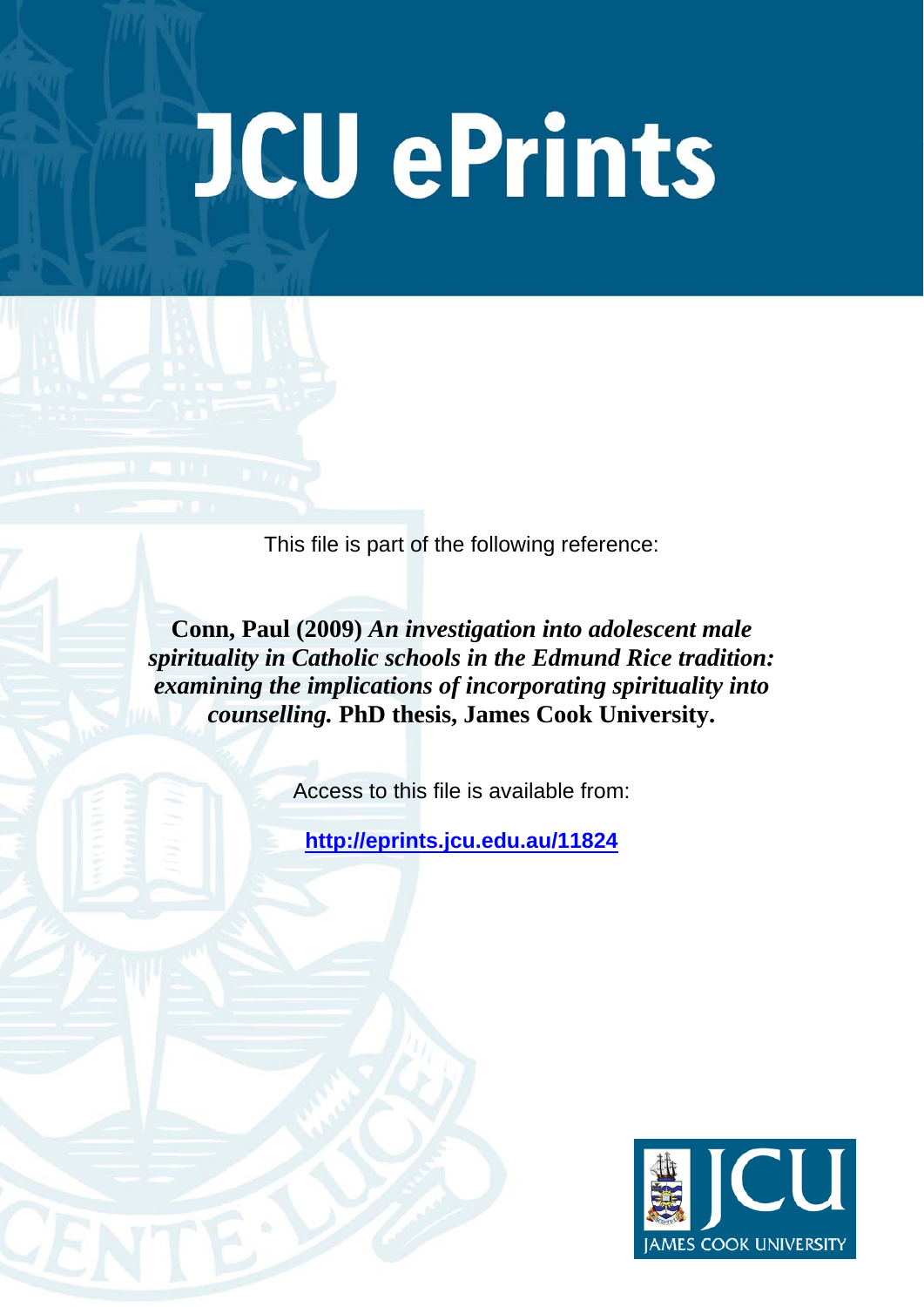An Investigation into Adolescent Male Spirituality in Catholic Schools in the Edmund Rice Tradition: Examining the Implications of Incorporating Spirituality into Counselling

Thesis submitted by

Paul R Conn cfc

# M. Couns., M Ed Admin., B. Ed., Grad. Dip Arts, Dip. T.

in August 2009

for the degree of Doctor of Philosophy

in the school of Arts and Social Sciences.

James Cook University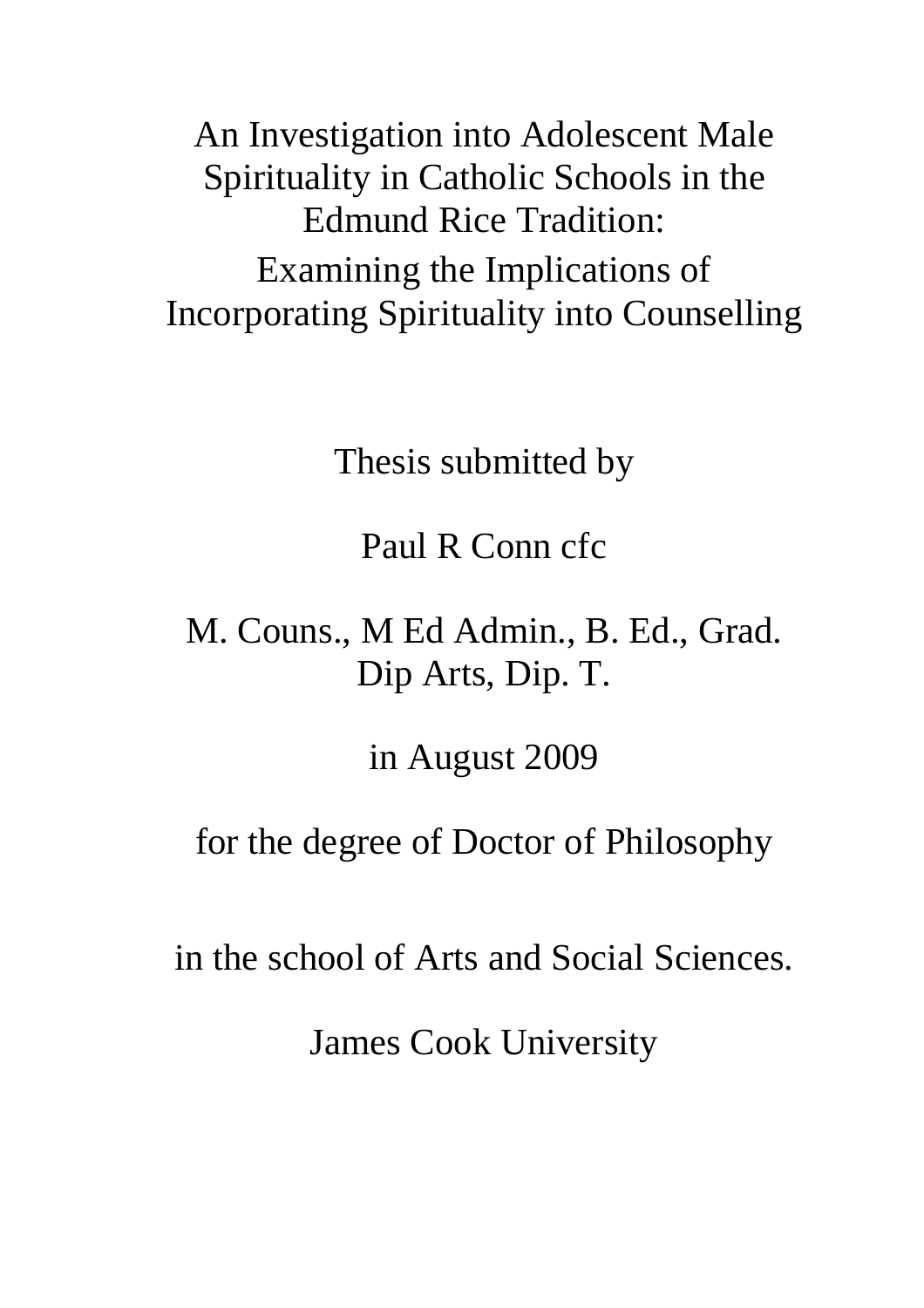## **Statement of Access**

I, the undersigned, author of this work, understand that James Cook University will make this thesis available for use within the University Library and, via the Australian Digital Theses network, for use elsewhere.

I understand that, as an unpublished work, a thesis has significant protection under the Copyright Act and;

I do not wish to place any further restriction on access to this work.

Or

I wish this work to be embargoed until :

Or

I wish the following restrictions to be placed on this work :

Signature Date

\_\_\_\_\_\_\_\_\_\_\_\_\_\_\_\_\_\_\_\_\_\_\_\_\_ \_\_\_\_\_\_\_\_\_\_\_\_\_\_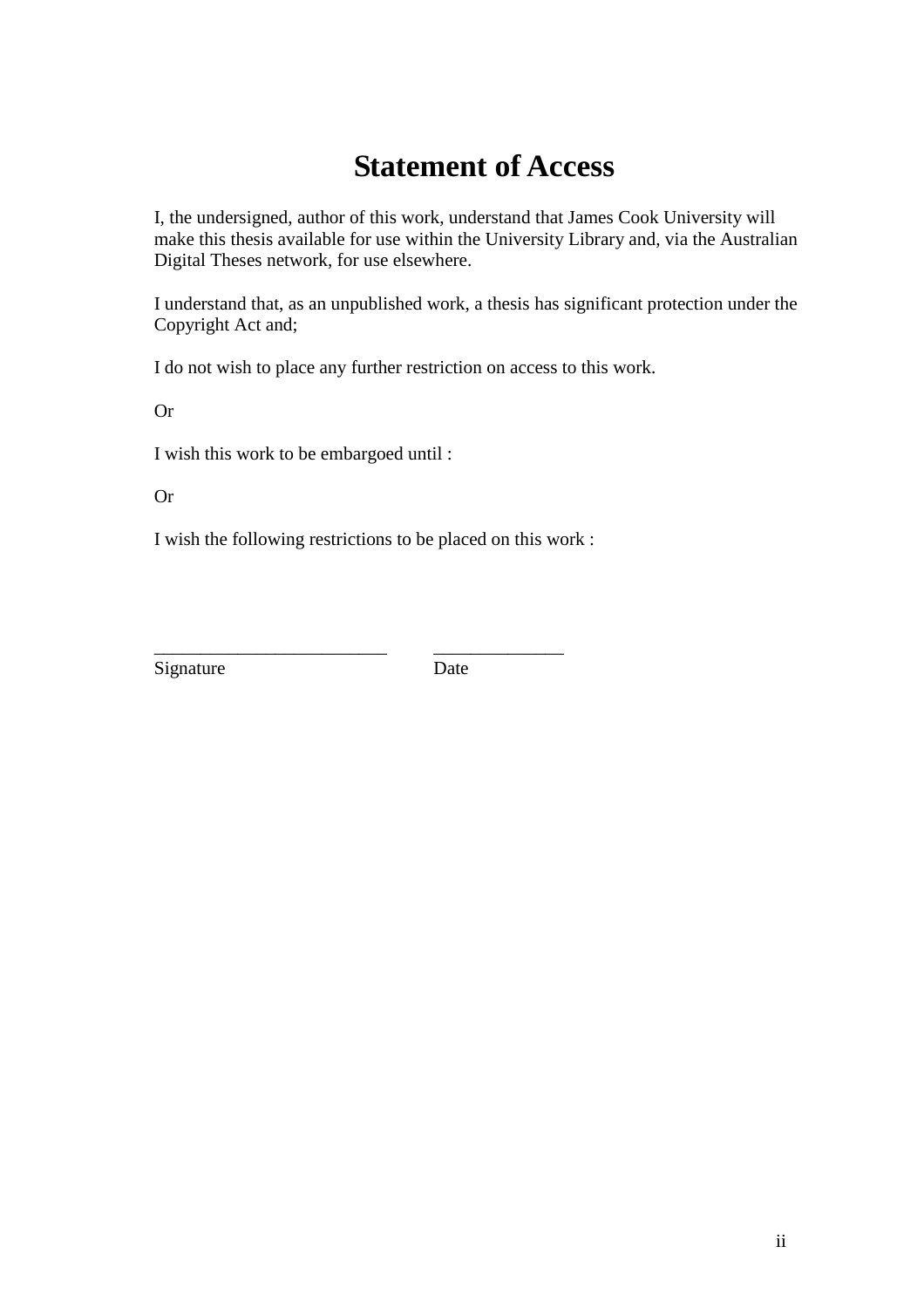### **Statement of Sources Declaration**

I declare that this thesis is my own work and has not been submitted in any form for another degree or diploma at any university or other institution of tertiary education. Information derived from the published or unpublished work of others has been acknowledged in the text and a list of references is given.

Signature Date

\_\_\_\_\_\_\_\_\_\_\_\_\_\_\_\_\_\_\_\_ \_\_\_\_\_\_\_\_\_\_\_\_\_\_\_\_\_\_\_\_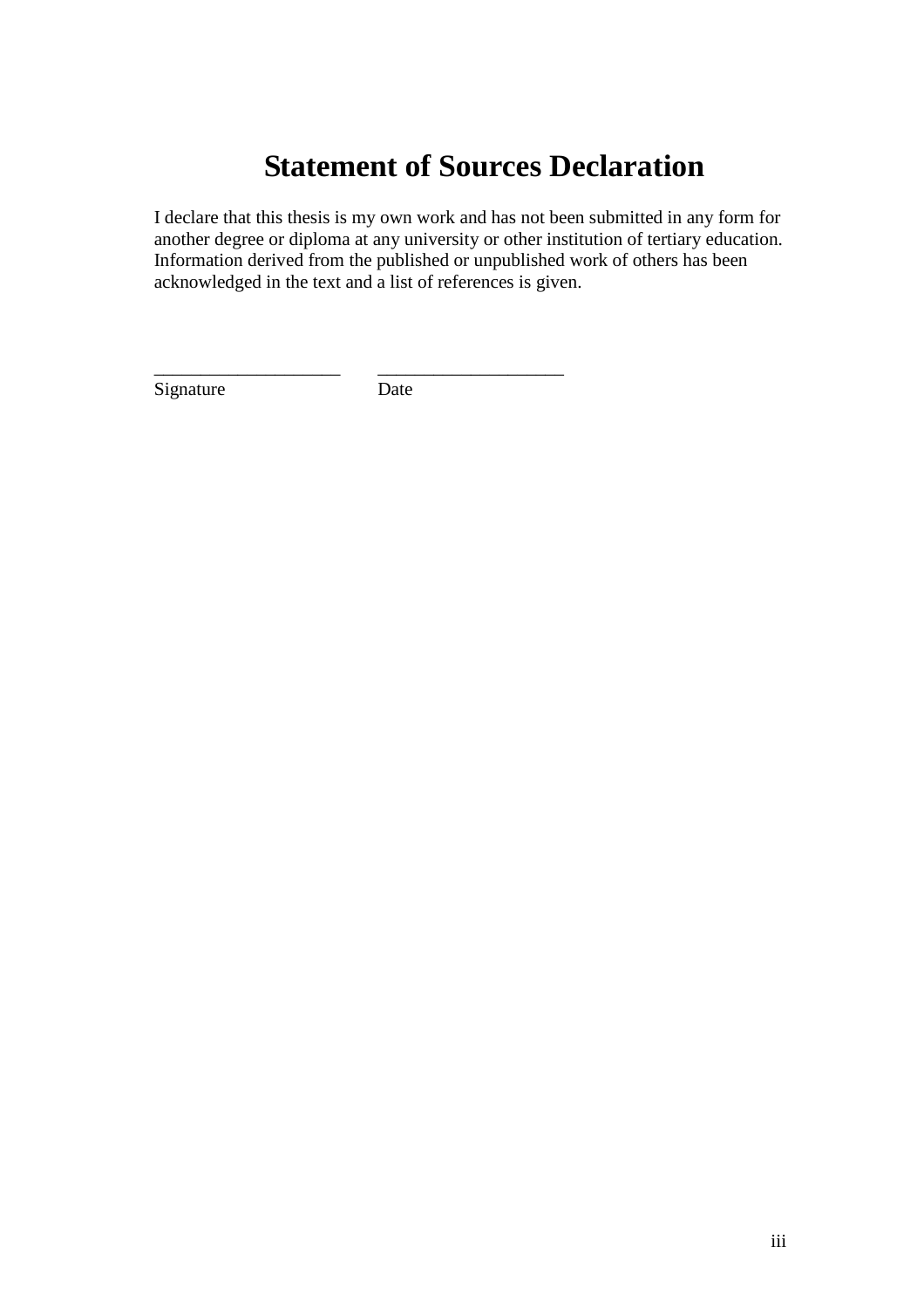# **Statement of Contribution of Others Including Financial and Editorial Help**

James Cook University provided funding for the research for this thesis.

A professional administration service, Al Rinn Admin Specialists, was engaged to prepare the thesis for submission. Al Rinn's brief was to format and proof-read the document.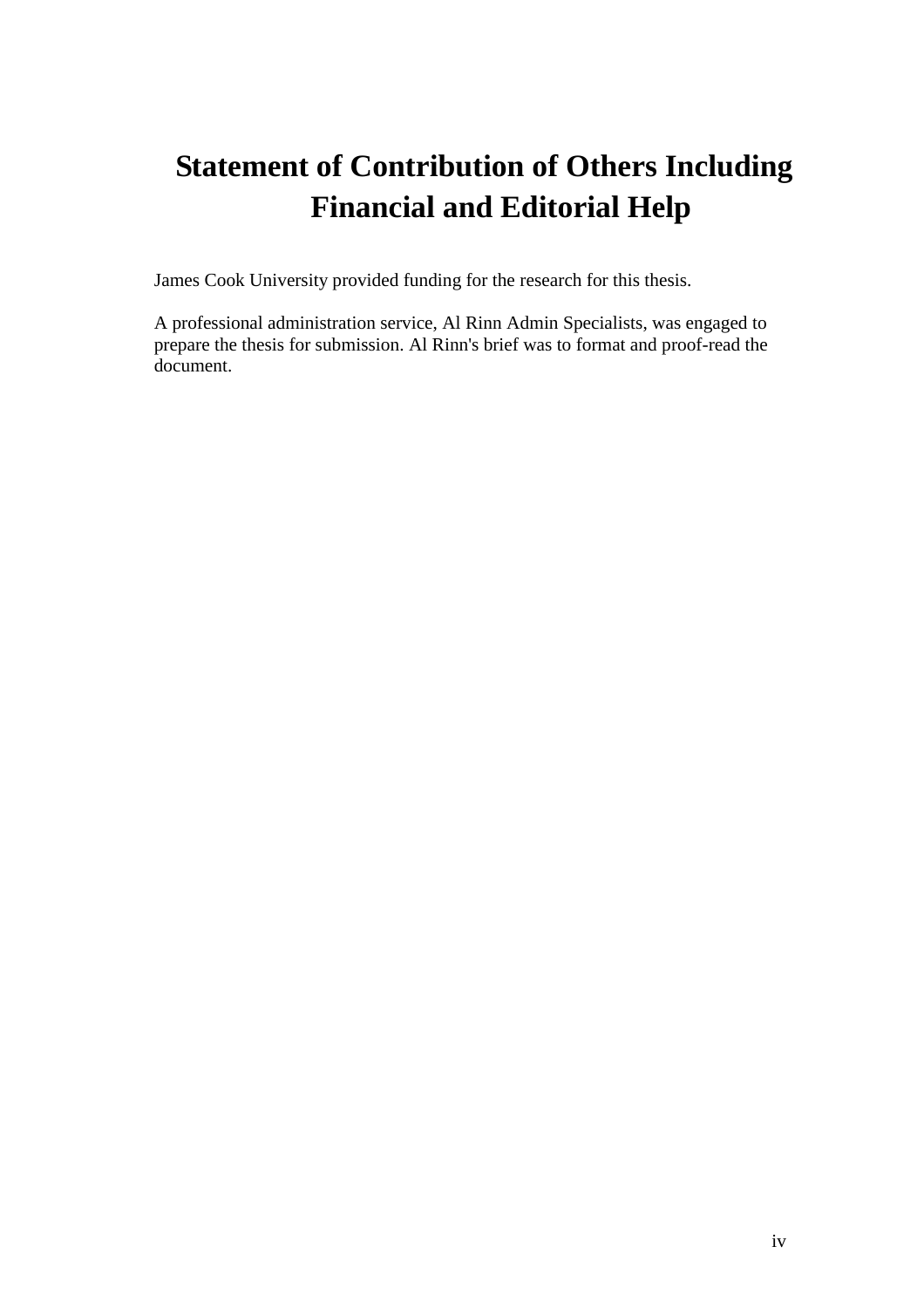#### **Acknowledgements**

This study has been made possible by many supportive and understanding people. I would like to thank my Supervisor Dr Anthony McMahon for his wisdom, expertise and the empowering way in which he provided supervision. I would also like to thank his wife, Professor Sue McGinty, for the excellent professional and personal support I received during this study. I have found the supervision very supportive and the whole process stimulating and rewarding.

I would also like to acknowledge the tremendous support of the principals and counsellors of the schools involved. The professional and caring manner in which they approached the research task, and more importantly the students, was inspirational.

This project would not have been possible without the support and encouragement of my fellow Trustees of the Christian Brothers (Queensland) Br Luke Quinn, Br Barry Buckley, Br Michael Ryan and Br Ted Magee and the Executive Director of Edmund Rice Education Queensland, Dr Bill Sultmann. I would also like to thank the many people who, from these organisations, provided secretarial support.

Finally, I would like to thank my own family who have always supported me in my vocation and provided me with stable life giving relationships and the young people who generously gave of their time to be a part of this study. Their level of sharing and depth of understanding of the issues was an inspiration for me.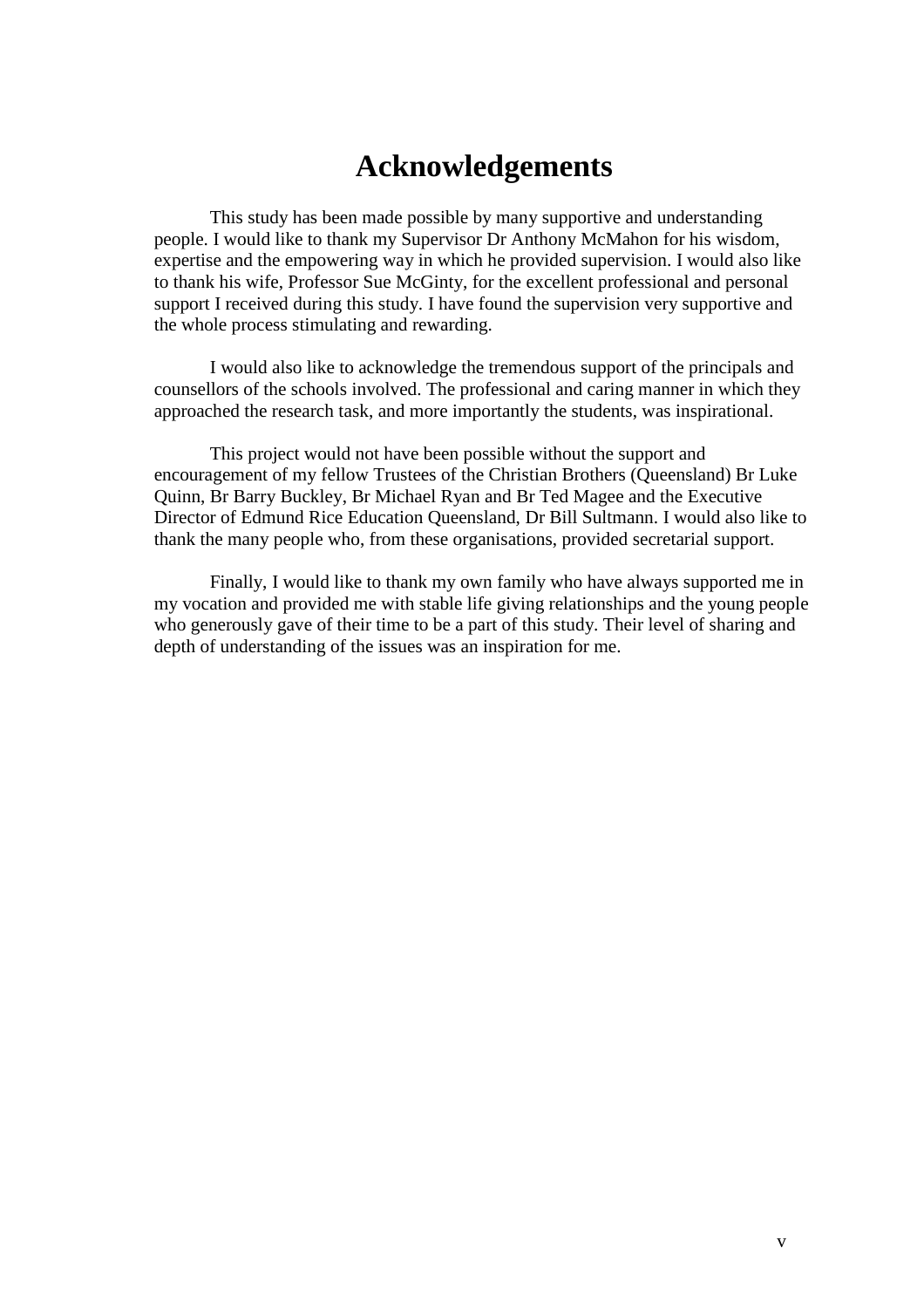#### **Abstract**

A change in the multicultural nature of Australian society over the last generation, a growing acceptance of pluralism and secularism and the exposure through the media of many varied faiths and religious practices has changed the cultural landscape of this country. This, combined with a decline in traditional cultural practices that supported and encouraged involvement and practice in mainstream Christian faiths, has led to many questions being raised as to the role of spirituality in the life of young people. The situation of increased questioning has been made more complex by the rise in the prominence of fundamentalism in some denominations.

Even though society has become more complex, there still exists in all, especially the young, a desire to ask questions around issues of a spiritual nature as this will assist them in the journey towards the articulation of their own identity. Another by-product of a society that embraces daily change and technological advances is an increase in the demand for the helping professions, especially ones of a psychological or counselling nature.

In exploring the idea of adolescent male spirituality, the 'context' (referring to aspects such as family type, socio-economic status, school environment, social network, ethnicity, religious beliefs and cultural experiences and practices) of an adolescent male's life was examined. The thesis also takes an in-depth look at developmental theory as relevant to this age group. More importantly, a theoretical framework around the key concepts of personal, professional and spiritual support for counsellors and school leaders who journey with adolescents daily was developed. To achieve this, an investigation into the relationship between spirituality and counselling was undertaken, looking specifically at the spiritual dimensions of the therapeutic relationship and therapeutic approaches to spirituality.

The key therapeutic theoretical framework that is explored is cognitive behaviour therapy. This is most appropriate, as it is a structured, short-term, presentoriented psychotherapy directed at solving current problems by modifying biased thinking and behaviour. It can be easily applied to teenagers.

The research investigated the role of spirituality in the life of adolescent males in Catholic schools in the Edmund Rice Tradition and any difference that can be made by psychotherapeutic interventions. This was done within the context of looking at developmental theory in its application to adolescents within an educational environment. The research methodology was a combination of qualitative and quantitative research. The initial research method used was the Delphi technique. This technique required the use of an expert panel in the process of developing the research instruments, thus ensuring relevance and the collection of reliable information. The research at the school stage followed a four level programmatic approach. The four phases were quantitative instrument, qualitative interviews, focus group discussions and the interviews with counsellors and adults. These followed a sequence progression method.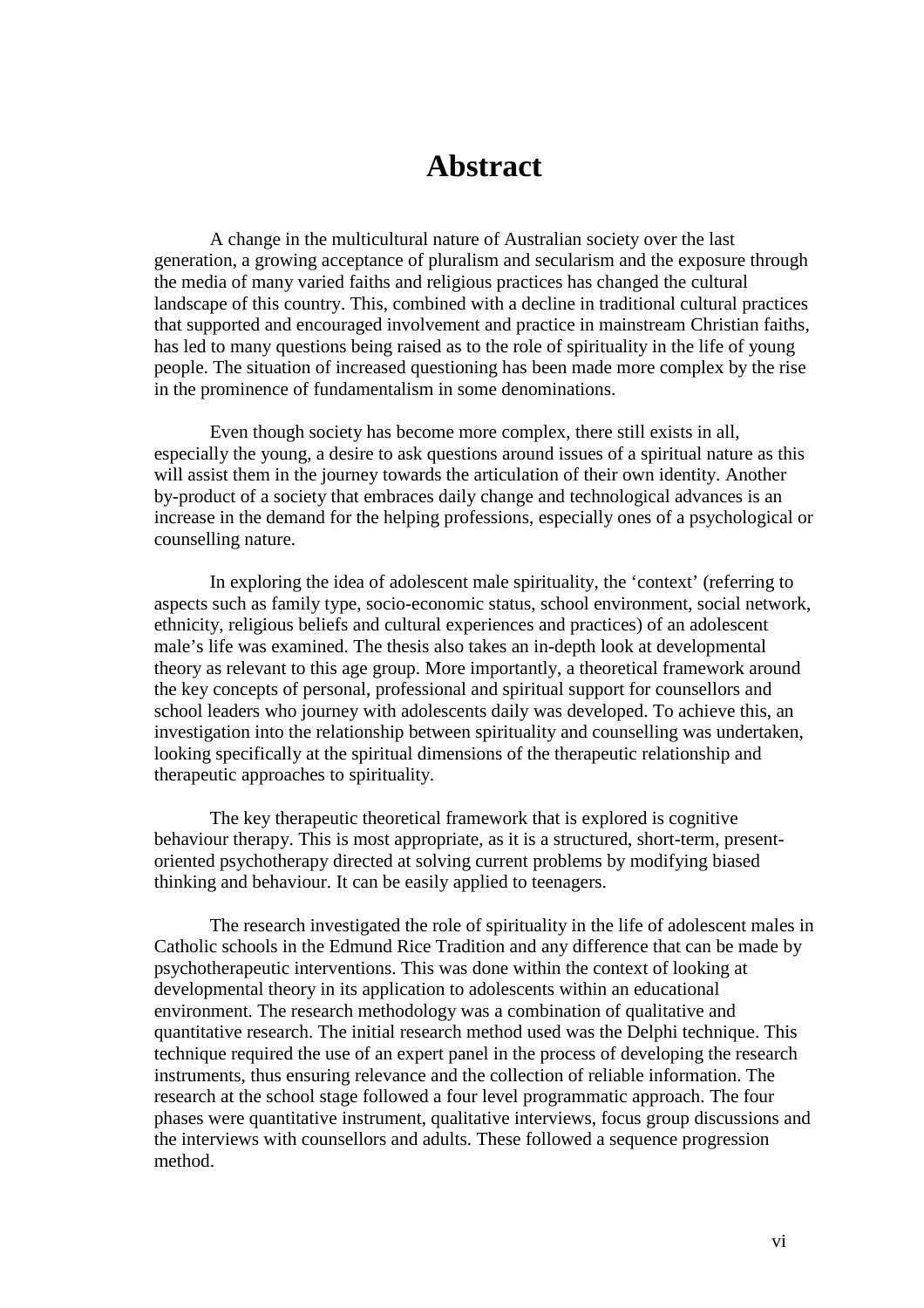The results of the study revealed that adolescent males in a Catholic school in the Edmund Rice Tradition were attentive to a spiritual dimension in their lives. Entry points to this spiritual dimension are different from the traditional expectations typically identified within formal religious traditions. Spiritual engagement was found to be fostered by the experience of personal relationships, involvement in social justice activity and awareness of the impact of the environment on their spiritual journey. An openness exists to share experiences and reflection with counsellors on processes that nurture development across spiritual and associated developmental domains. A specific sensitivity exists to operate with trusted and appropriate adults, such as counsellors in areas of spiritual challenge and growth.

An interpretation of results centres around a discussion of spiritual development as a contributing factor to the expression of adolescent identity; student well-being as connected with spiritual development; the developmental stage of adolescence as a sensitive period for enhancing spiritual growth; a significant role for counsellors in supporting the spiritual journey of adolescents; the wider impact that holistic development has on teaching and learning; and the formation of a whole school approach to the support of adolescent spiritual development. A final observation was the need to ensure that the religious dimension of the school is consistent with the spiritual development of the individual.

The study concludes that Catholic schools in the Edmund Rice Tradition that proclaim to have a values focused education based on a religious background or tradition must constantly recognise the creative tension that exists between remaining faithful to their mission and meeting the developmental needs of the adolescent males who are coming to school from an increasingly pluralistic and complex society. The changing nature of the adolescents' search for spirituality and identity also necessitates that existing paradigms that define the response to these questions by church and schools need to be evaluated.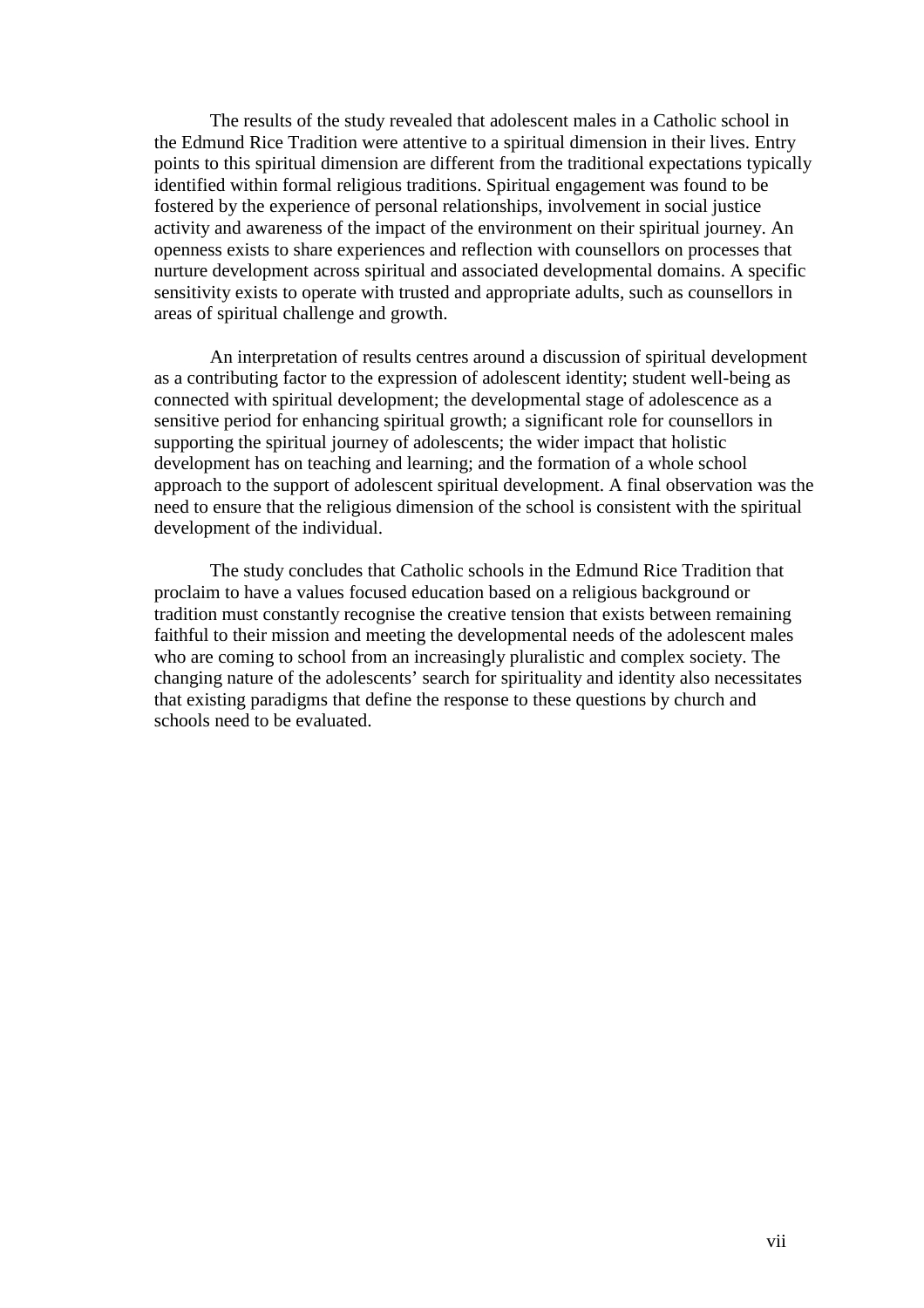## **Table of Contents**

| Statement of Contribution of Others Including Financial and Editorial Help<br>1.1<br>1.2<br>1.3<br>1.4<br>Chapter 2 The Developmental Process: Theory and Psychotherapeutic Practice  18<br>2.1<br>2.2<br>2.3<br>2.4<br>2.5<br>2.6<br>2.7<br>2.8<br>2.9<br>2.10<br>2.11<br>2.12<br>2.13<br>3.1<br>3.2<br>3.3<br>3.4<br>3.5<br>3.6<br>3.7<br>Cognitive behavioural therapy and adolescents: a critical analysis 87<br>3.8<br>3.9<br>4.1<br>4.2<br>4.3<br>4.4<br>4.5<br>4.6<br>4.7<br>4.8<br>4.9 |  |  |  |
|------------------------------------------------------------------------------------------------------------------------------------------------------------------------------------------------------------------------------------------------------------------------------------------------------------------------------------------------------------------------------------------------------------------------------------------------------------------------------------------------|--|--|--|
|                                                                                                                                                                                                                                                                                                                                                                                                                                                                                                |  |  |  |
|                                                                                                                                                                                                                                                                                                                                                                                                                                                                                                |  |  |  |
|                                                                                                                                                                                                                                                                                                                                                                                                                                                                                                |  |  |  |
|                                                                                                                                                                                                                                                                                                                                                                                                                                                                                                |  |  |  |
|                                                                                                                                                                                                                                                                                                                                                                                                                                                                                                |  |  |  |
|                                                                                                                                                                                                                                                                                                                                                                                                                                                                                                |  |  |  |
|                                                                                                                                                                                                                                                                                                                                                                                                                                                                                                |  |  |  |
|                                                                                                                                                                                                                                                                                                                                                                                                                                                                                                |  |  |  |
|                                                                                                                                                                                                                                                                                                                                                                                                                                                                                                |  |  |  |
|                                                                                                                                                                                                                                                                                                                                                                                                                                                                                                |  |  |  |
|                                                                                                                                                                                                                                                                                                                                                                                                                                                                                                |  |  |  |
|                                                                                                                                                                                                                                                                                                                                                                                                                                                                                                |  |  |  |
|                                                                                                                                                                                                                                                                                                                                                                                                                                                                                                |  |  |  |
|                                                                                                                                                                                                                                                                                                                                                                                                                                                                                                |  |  |  |
|                                                                                                                                                                                                                                                                                                                                                                                                                                                                                                |  |  |  |
|                                                                                                                                                                                                                                                                                                                                                                                                                                                                                                |  |  |  |
|                                                                                                                                                                                                                                                                                                                                                                                                                                                                                                |  |  |  |
|                                                                                                                                                                                                                                                                                                                                                                                                                                                                                                |  |  |  |
|                                                                                                                                                                                                                                                                                                                                                                                                                                                                                                |  |  |  |
|                                                                                                                                                                                                                                                                                                                                                                                                                                                                                                |  |  |  |
|                                                                                                                                                                                                                                                                                                                                                                                                                                                                                                |  |  |  |
|                                                                                                                                                                                                                                                                                                                                                                                                                                                                                                |  |  |  |
|                                                                                                                                                                                                                                                                                                                                                                                                                                                                                                |  |  |  |
|                                                                                                                                                                                                                                                                                                                                                                                                                                                                                                |  |  |  |
|                                                                                                                                                                                                                                                                                                                                                                                                                                                                                                |  |  |  |
|                                                                                                                                                                                                                                                                                                                                                                                                                                                                                                |  |  |  |
|                                                                                                                                                                                                                                                                                                                                                                                                                                                                                                |  |  |  |
|                                                                                                                                                                                                                                                                                                                                                                                                                                                                                                |  |  |  |
|                                                                                                                                                                                                                                                                                                                                                                                                                                                                                                |  |  |  |
|                                                                                                                                                                                                                                                                                                                                                                                                                                                                                                |  |  |  |
|                                                                                                                                                                                                                                                                                                                                                                                                                                                                                                |  |  |  |
|                                                                                                                                                                                                                                                                                                                                                                                                                                                                                                |  |  |  |
|                                                                                                                                                                                                                                                                                                                                                                                                                                                                                                |  |  |  |
|                                                                                                                                                                                                                                                                                                                                                                                                                                                                                                |  |  |  |
|                                                                                                                                                                                                                                                                                                                                                                                                                                                                                                |  |  |  |
|                                                                                                                                                                                                                                                                                                                                                                                                                                                                                                |  |  |  |
|                                                                                                                                                                                                                                                                                                                                                                                                                                                                                                |  |  |  |
|                                                                                                                                                                                                                                                                                                                                                                                                                                                                                                |  |  |  |
|                                                                                                                                                                                                                                                                                                                                                                                                                                                                                                |  |  |  |
|                                                                                                                                                                                                                                                                                                                                                                                                                                                                                                |  |  |  |
|                                                                                                                                                                                                                                                                                                                                                                                                                                                                                                |  |  |  |
|                                                                                                                                                                                                                                                                                                                                                                                                                                                                                                |  |  |  |
|                                                                                                                                                                                                                                                                                                                                                                                                                                                                                                |  |  |  |
|                                                                                                                                                                                                                                                                                                                                                                                                                                                                                                |  |  |  |
|                                                                                                                                                                                                                                                                                                                                                                                                                                                                                                |  |  |  |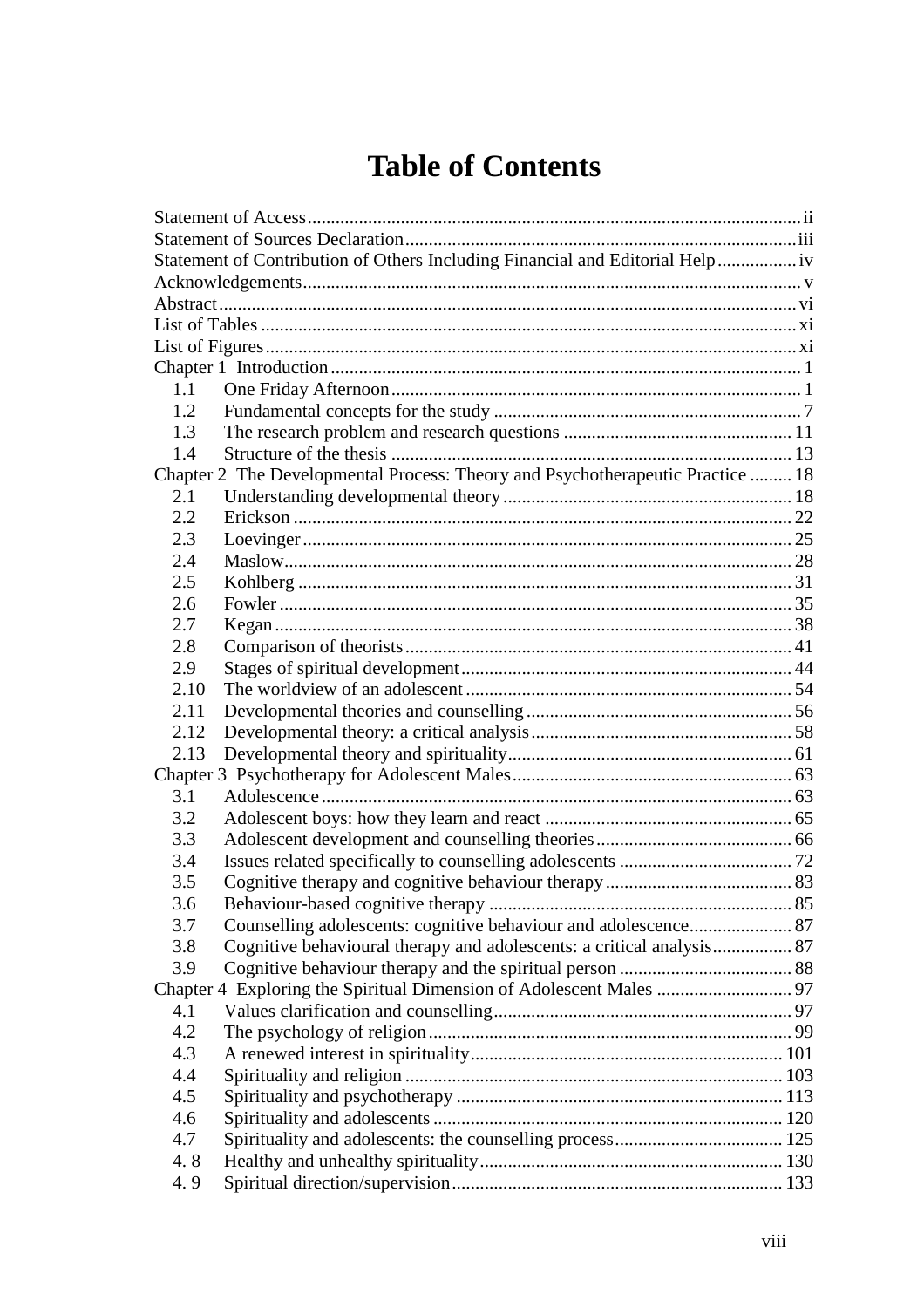| 4.10  | Integrating spirituality and psychotherapy for adolescent males 136             |  |  |
|-------|---------------------------------------------------------------------------------|--|--|
| 4.11  |                                                                                 |  |  |
| 4.12  | A spiritual process in counselling for adolescent males  143                    |  |  |
| 4.13  |                                                                                 |  |  |
| 4.14  |                                                                                 |  |  |
| 4.15  |                                                                                 |  |  |
| 4.16  |                                                                                 |  |  |
|       |                                                                                 |  |  |
| 5.1   |                                                                                 |  |  |
| 5.2   | Combining qualitative and quantitative research for this study  164             |  |  |
| 5.3   | Integrating qualitative and quantitative research on spirituality 166           |  |  |
| 5.4   |                                                                                 |  |  |
| 5.5   |                                                                                 |  |  |
| 5.6   |                                                                                 |  |  |
|       |                                                                                 |  |  |
| 6.1   |                                                                                 |  |  |
| 6.1.1 |                                                                                 |  |  |
| 6.1.2 |                                                                                 |  |  |
| 6.2   |                                                                                 |  |  |
|       | Chapter 7 Spirituality and Adolescent Males: What does the research say? 211    |  |  |
| 7.1   |                                                                                 |  |  |
| 7.2   |                                                                                 |  |  |
| 7.3   |                                                                                 |  |  |
| 7.4   | The relevance and authority of the church in the spiritual journey of the young |  |  |
|       |                                                                                 |  |  |
| 7.5   |                                                                                 |  |  |
| 7.6   |                                                                                 |  |  |
| 7.7   |                                                                                 |  |  |
| 7.8   |                                                                                 |  |  |
| 7.9   |                                                                                 |  |  |
| 7.10  |                                                                                 |  |  |
| 7.11  |                                                                                 |  |  |
|       |                                                                                 |  |  |
| 8.1   |                                                                                 |  |  |
| 8.2   |                                                                                 |  |  |
| 8.3   |                                                                                 |  |  |
| 8.4   |                                                                                 |  |  |
| 8.5   | Implications for network leaders and principals in Edmund Rice schools 288      |  |  |
| 8.6   |                                                                                 |  |  |
| 8.7   |                                                                                 |  |  |
| 8.8   |                                                                                 |  |  |
|       |                                                                                 |  |  |
|       |                                                                                 |  |  |
|       | Appendix B The Identity Component of Edmund Rice Education: Foundations,        |  |  |
|       |                                                                                 |  |  |
|       |                                                                                 |  |  |
|       |                                                                                 |  |  |
|       |                                                                                 |  |  |
|       |                                                                                 |  |  |
|       |                                                                                 |  |  |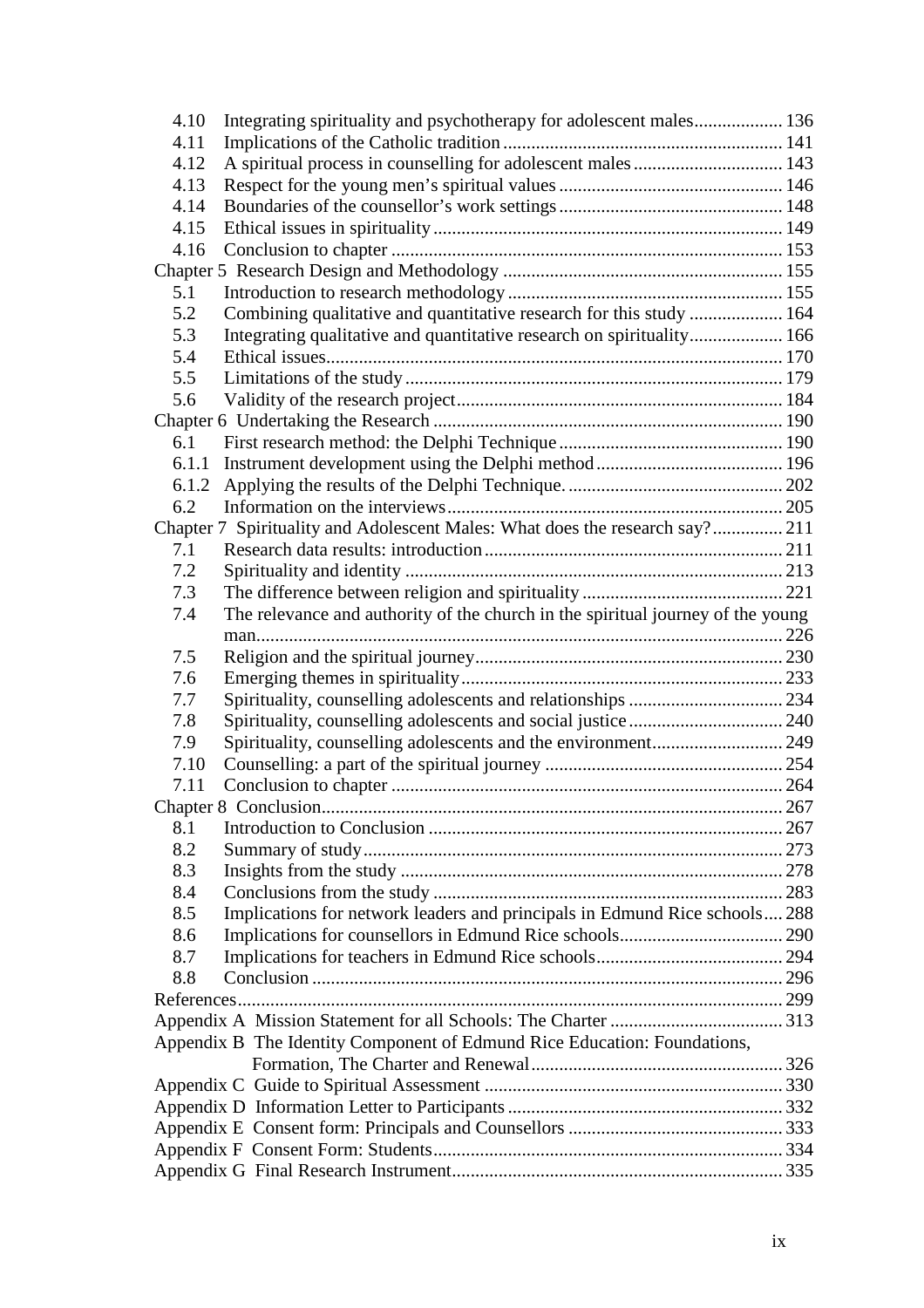| Appendix L Extra Questions for Principals, Counsellors, Students and Focus Group 363 |  |
|--------------------------------------------------------------------------------------|--|